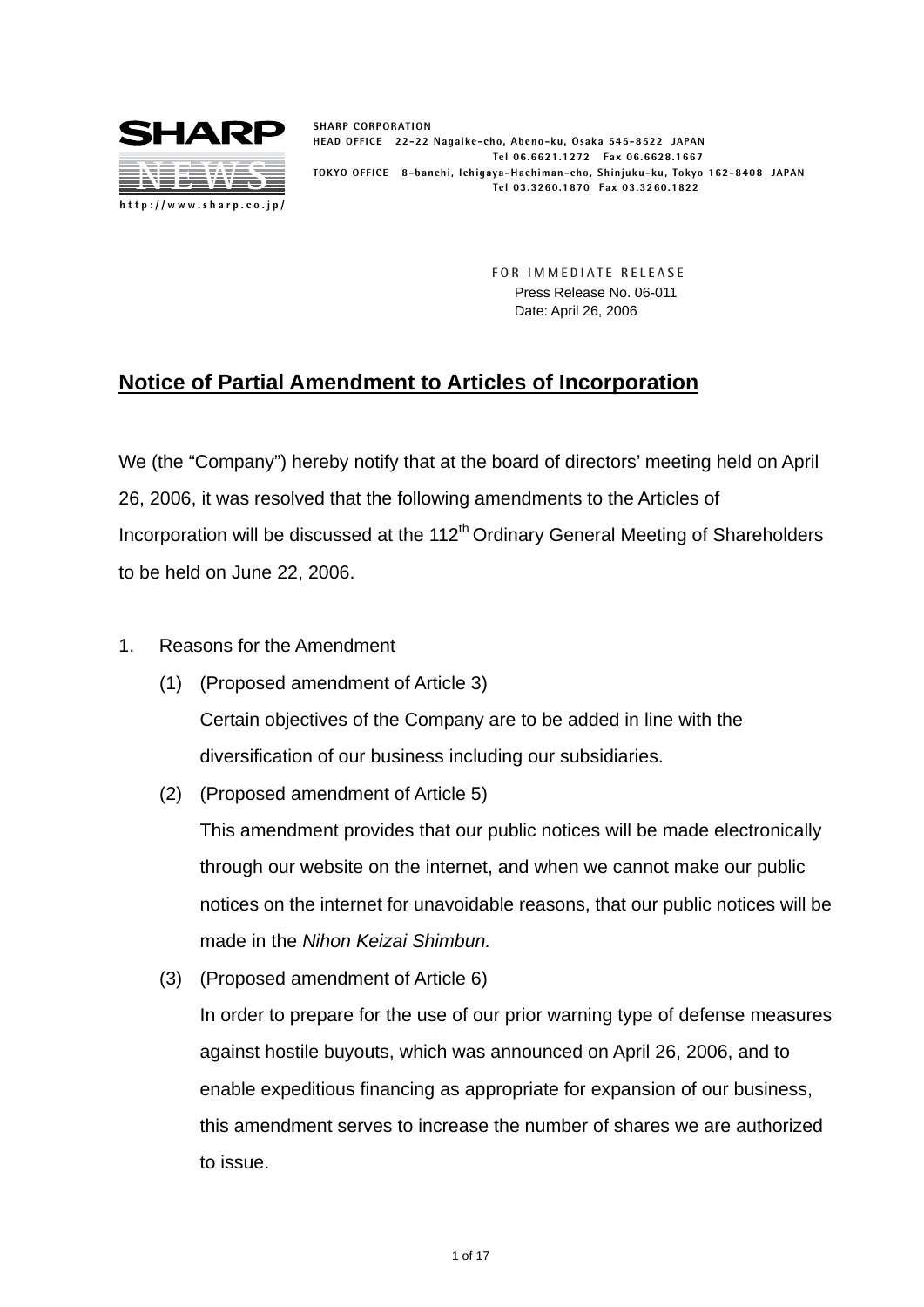- (4) We will make the following amendments in connection with the implementation of the "Corporation Law" (Law No. 86 of 2005) and "Law concerning maintenance of relevant laws in relation to implementation of the Corporation Law" (Law No. 87 of 2005, hereinafter "Maintenance Law") on May 1, 2006.
	- (a) (Proposed amendment of Article 4, Article 7, and Article 11) Pursuant to the Maintenance Law, we will be deemed to have provisions in our Articles of Incorporation which prescribe that we establish and appoint a Board of Directors, Corporate Auditors, a Board of Corporate Auditors and Accounting Auditor(s) as our organs, that we issue share certificates of our stock, and that we appoint a Shareholders' Register Manager. We will clearly provide these in our Articles of Incorporation.
	- (b) (Proposed amendment of Article 16)

This amendment serves to enable the notification, through the internet, of all or a part of the matters to be indicated in the reference materials relating to the general meeting of shareholders and other documents attached to the invitation to the general meeting of shareholders.

(c) (Proposed amendment of Article 24-2)

As the board of directors are now allowed to resolve in writing or electronically, this amendment facilitates expeditious resolution by the board of directors in case of necessity.

(d) (Proposed amendment of Article 35)

This amendment serves to allow the Company to enter into Limited Liability Agreements with our outside corporate auditors so that we may recruit personnel who are able to fully achieve their expected roles as outside corporate auditors.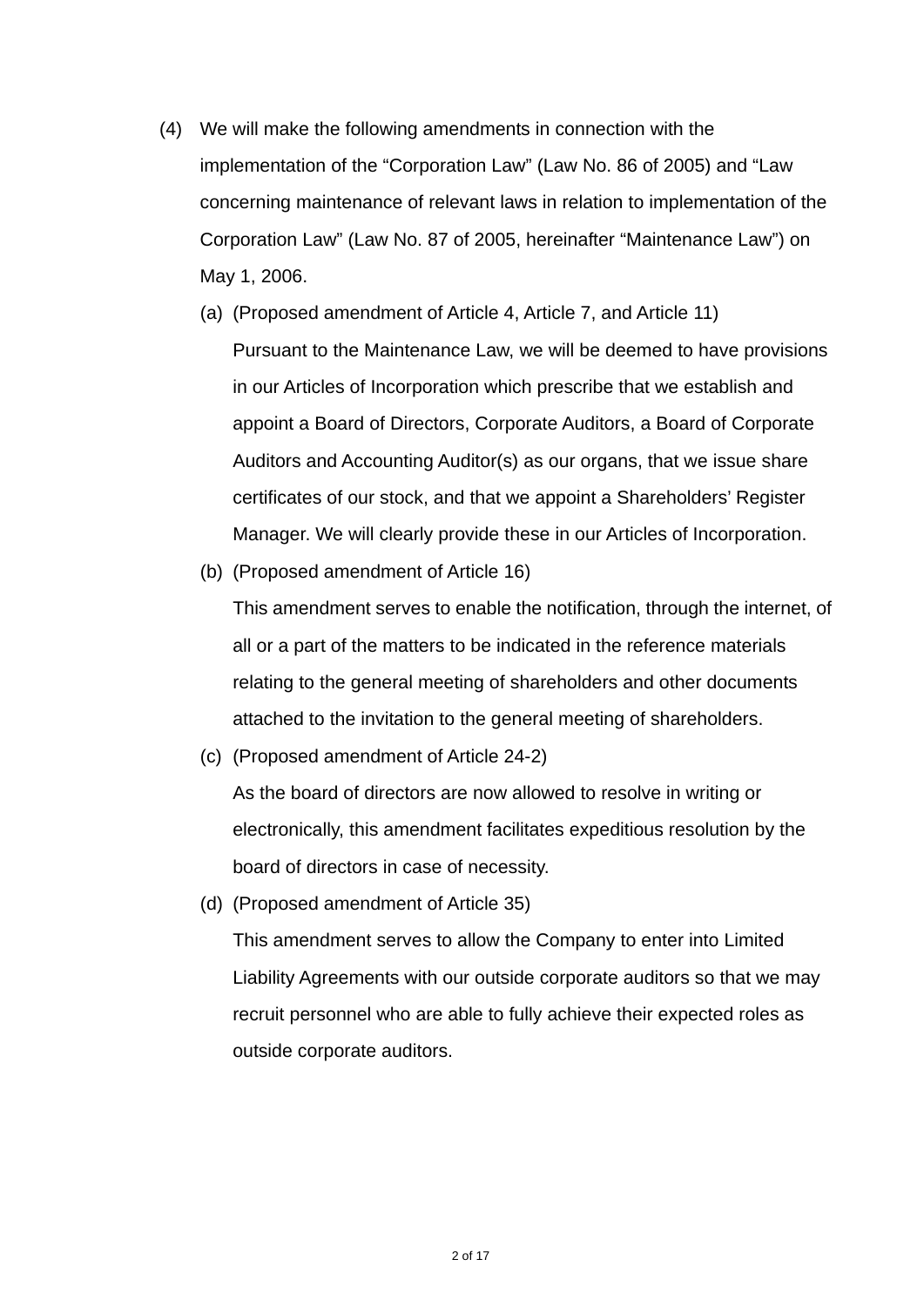- (e) (Proposed amendment to Articles 36 through 38 of Chapter 6) As, under the Corporation Law, an accounting auditor is an organ of the Company, this amendment serves to provide for the method of election, term and remuneration of the accounting auditor along with directors and corporate auditors.
- (f) Other amendments are made to organize the provisions (such as change of terms) in line with the clauses of the Corporation Law.
- (5) Other than the above, amendments are to be made to amend the article and chapter numbers in relation to the addition and deletion of provisions, and to amend the entire structure of the provisions and to adjust the paragraph numbers and certain wordings.
- 2. Details of Amendment

The details of the amendments are indicated in the attachment.

3. Schedule

Date of Ordinary General Meeting of Shareholders for Amendment of Articles of Incorporation

June 22, 2006 (Thursday)

Effective Date of Amendment

June 22, 2006 (Thursday)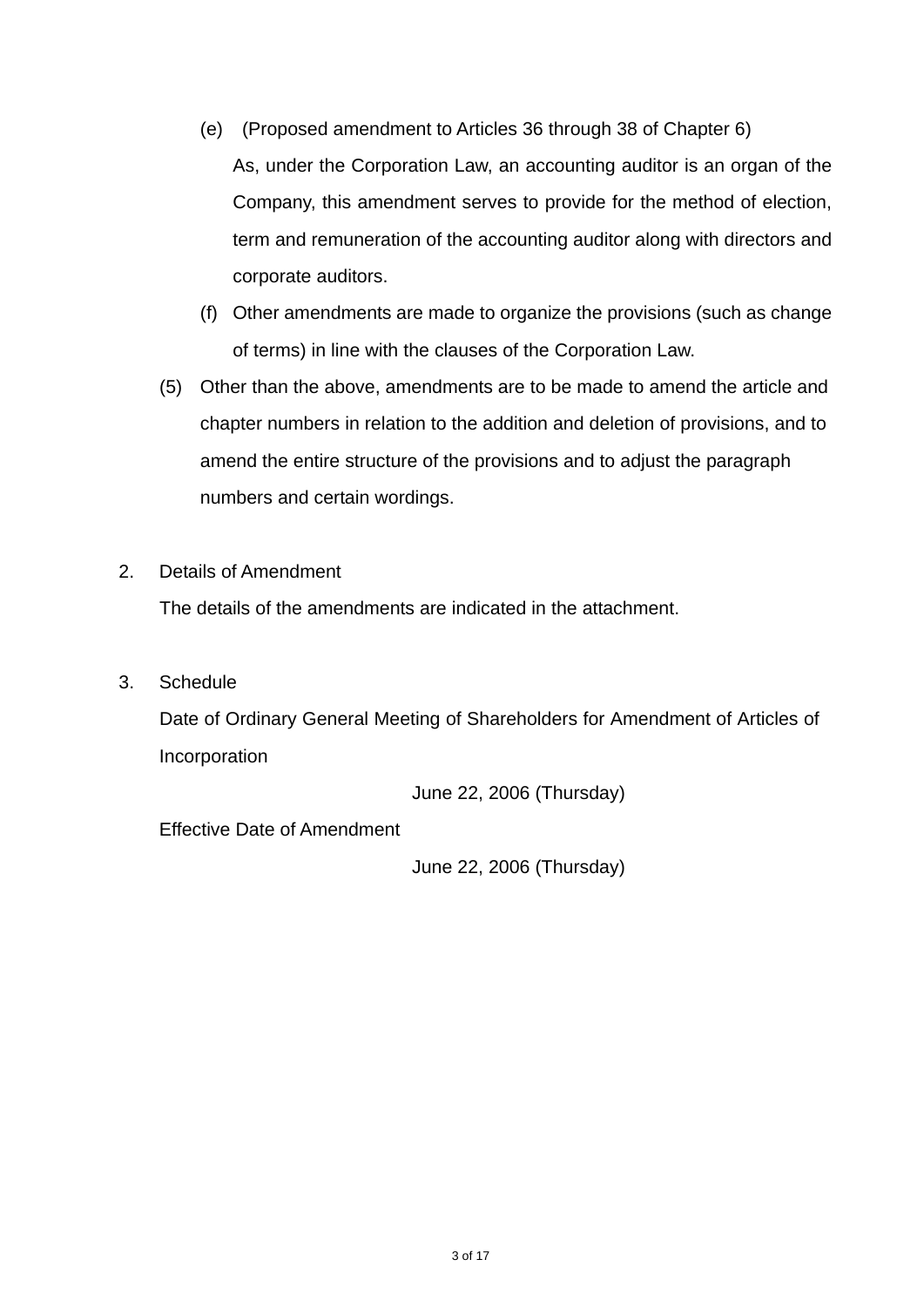## Amendments to the Articles of Incorporation

|                                          |                                                                | (Amendments are underlined.)                |
|------------------------------------------|----------------------------------------------------------------|---------------------------------------------|
| <b>Current Articles of Incorporation</b> |                                                                | <b>Proposed Amendment</b>                   |
|                                          | CHAPTER I. GENERAL PROVISIONS                                  | CHAPTER I. GENERAL PROVISIONS               |
|                                          |                                                                |                                             |
|                                          | (Trade name)                                                   | (Trade name)                                |
| Article 1                                |                                                                | Article 1                                   |
|                                          | The Company shall be called Sharp                              | The Company shall be called Sharp           |
|                                          | Kabushiki Kaisha and shall be written Sharp                    | Kabushiki Kaisha and shall be written Sharp |
|                                          | Corporation in English.                                        | Corporation in English.                     |
|                                          | (Location of head office)                                      | (Location of head office)                   |
| Article 2                                |                                                                | Article 2                                   |
|                                          | The Company shall have its head office in                      | The Company shall have its head office      |
|                                          | the City of Osaka.                                             | in the City of Osaka.                       |
|                                          |                                                                |                                             |
| (Object)                                 |                                                                | (Object)                                    |
| Article 3                                |                                                                | Article 3                                   |
|                                          | The object of the Company shall be to                          | The object of the Company shall be to       |
|                                          | engage in the following businesses:                            | engage in the following businesses:         |
| 1.                                       | Manufacture and sale of                                        | 1.1                                         |
|                                          | communications machinery and                                   |                                             |
|                                          | equipment;<br>Manufacture and sale of electrical               | 2.                                          |
| 2.                                       |                                                                |                                             |
| 3.                                       | machinery and equipment;<br>Manufacture and sale of electronic | 3.                                          |
|                                          | applications machinery and equipment;                          |                                             |
| 4.                                       | Manufacture and sale of medical                                | (No amendment)<br>4.                        |
|                                          |                                                                |                                             |
| 5.                                       | machinery and equipment;<br>Manufacture and sale of measuring  | 5.                                          |
|                                          | machinery and equipment;                                       |                                             |
| 6.                                       | Manufacture and sale of                                        | 6.                                          |
|                                          | building-related or residential facilities                     |                                             |
|                                          | such as air conditioners and kitchen                           |                                             |
|                                          | units, etc.;                                                   |                                             |
| 7.                                       | Manufacture and sale of other                                  | 7.                                          |
|                                          | machinery and equipment;                                       |                                             |
|                                          |                                                                |                                             |
|                                          |                                                                |                                             |
|                                          |                                                                |                                             |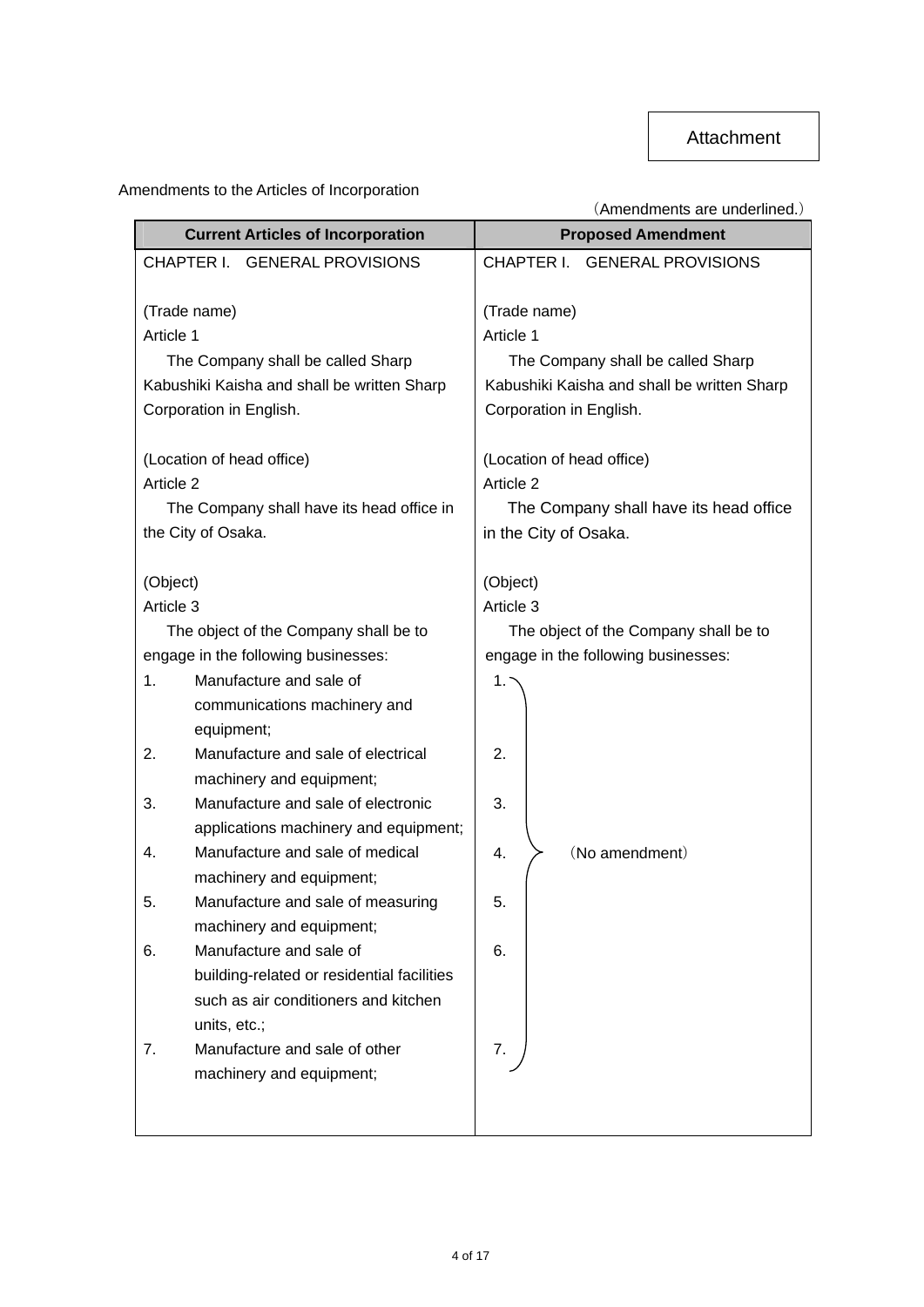| <b>Current Articles of Incorporation</b> |                                                                                                                                                                                                                                                                                           |                                                                                                                                                                                                     | <b>Proposed Amendment</b>                                                                                                       |
|------------------------------------------|-------------------------------------------------------------------------------------------------------------------------------------------------------------------------------------------------------------------------------------------------------------------------------------------|-----------------------------------------------------------------------------------------------------------------------------------------------------------------------------------------------------|---------------------------------------------------------------------------------------------------------------------------------|
| 8.                                       | Manufacture and sale of semiconductor<br>devices, liquid crystal displays, solar<br>batteries and other apparatus or parts<br>incidental or relating to the machinery<br>and equipment mentioned in the and<br>equipment mentioned in the preceding                                       | 8.                                                                                                                                                                                                  |                                                                                                                                 |
| 9.                                       | items;<br>Design and execution and contracting<br>for construction work of installation of<br>the machinery and equipment<br>mentioned in the preceding items, etc.<br>or of the manufacturing facilities thereof<br>and for general engineering work;                                    | 9.                                                                                                                                                                                                  |                                                                                                                                 |
| 10.<br>11.                               | Production and sale of software;<br>Sale, promotion of purchase by<br>installment, lease and import and<br>export of the machinery and equipment<br>mentioned in the preceding items,<br>automobiles, automobile utensils,<br>furniture, goods for sports and daily<br>merchandise, etc.; | 10.<br>11.                                                                                                                                                                                          | (No amendment)                                                                                                                  |
| 12.                                      | Information communication service,<br>information processing service and<br>information providing service;                                                                                                                                                                                | 12.<br>13.                                                                                                                                                                                          |                                                                                                                                 |
| 13.                                      | Guarantee, loan and factoring<br>businesses;                                                                                                                                                                                                                                              |                                                                                                                                                                                                     |                                                                                                                                 |
| 14.                                      | Non-life insurance agency business;                                                                                                                                                                                                                                                       | 14.                                                                                                                                                                                                 | Solicitation of life insurance and<br>non-life insurance agency business;                                                       |
| 15.<br>(New)                             | General traveling business; and                                                                                                                                                                                                                                                           | 15.<br><u>16.</u>                                                                                                                                                                                   | (No amendment)<br>Worker dispatch business;                                                                                     |
| <u>16.</u>                               | All businesses and activities incidental<br>or relating to any of the foregoing items.                                                                                                                                                                                                    | <u>17.</u>                                                                                                                                                                                          | (No amendment)                                                                                                                  |
| (New)                                    |                                                                                                                                                                                                                                                                                           | (Organs)<br>Article 4<br>shareholders and directors:<br><b>Board of Directors</b><br><u>1.</u><br>2.<br><b>Corporate Auditors</b><br>$\underline{3}$ .<br><b>Accounting Auditor(s)</b><br><u>4.</u> | The Company shall establish the following<br>organs in addition to the general meeting of<br><b>Board of Corporate Auditors</b> |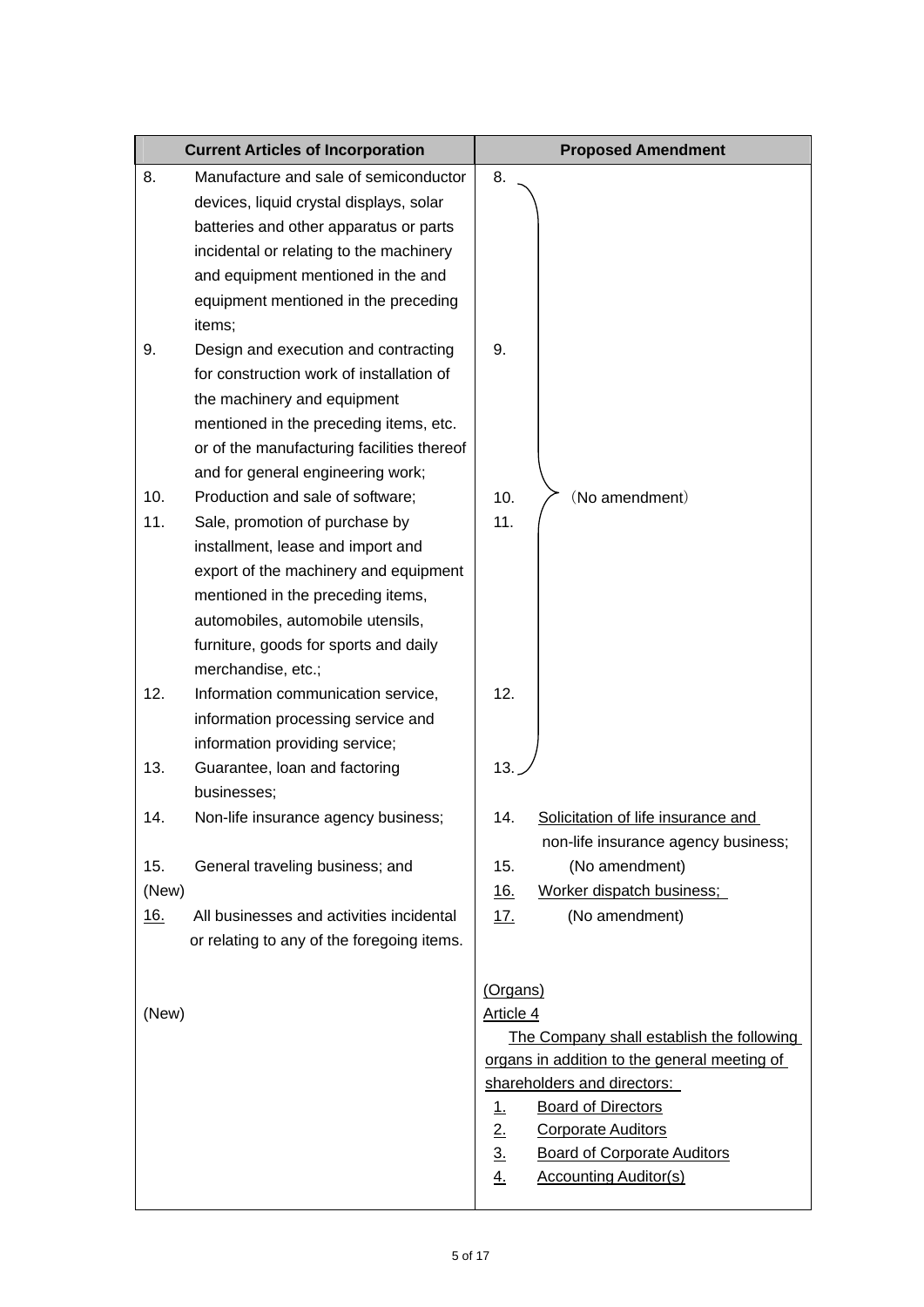| <b>Current Articles of Incorporation</b>       | <b>Proposed Amendment</b>                                                             |
|------------------------------------------------|---------------------------------------------------------------------------------------|
| (Public notices)                               | (Method of making Public notices)                                                     |
| Article 4                                      | Article <sub>5</sub>                                                                  |
| Public notices of the Company shall be         | Public notices of the Company notices                                                 |
| given in The Nihon Keizai Shimbun.             | shall be made electronically. However, when                                           |
|                                                | public notices cannot be made electronically                                          |
|                                                | due to accidents or other unavoidable                                                 |
|                                                | reasons, public notices of the Company shall<br>be given in The Nihon Keizai Shimbun. |
|                                                |                                                                                       |
| CHAPTER II. SHARES                             | CHAPTER II.<br><b>SHARES</b>                                                          |
|                                                |                                                                                       |
| (Total number of shares; number of shares per  | (Total number of authorized shares)                                                   |
| unit (tangen); and non-issuance of share       |                                                                                       |
| certificates for shares that are less than one |                                                                                       |
| unit (tangen) of shares)                       |                                                                                       |
| Article 5                                      | Article 6                                                                             |
| The total number of shares to be issued by     | The total number of shares to be issued by                                            |
| the Company shall be 1,982,607,000 shares;     | the Company shall be 2.5 billion shares.                                              |
| provided, however, that in the case of         |                                                                                       |
| cancellation of the shares of the Company, the |                                                                                       |
| number of shares so canceled shall be          |                                                                                       |
| decreased.                                     |                                                                                       |
| The number of shares comprising one unit       | (Deleted)                                                                             |
| (tangen) of shares shall be 1,000 shares.      |                                                                                       |
| The Company shall not issue any share          | (Deleted)                                                                             |
| certificates for shares that are less than one |                                                                                       |
| unit (tangen) of shares unless otherwise       |                                                                                       |
| provided in the Share Handling Regulations.    |                                                                                       |
|                                                | (Issuance of Share Certificates)                                                      |
| (New)                                          | Article 7                                                                             |
|                                                | The Company shall issue share certificates                                            |
|                                                | of shares of the Company.                                                             |
|                                                |                                                                                       |
| (Acquisition of Treasury Shares)               | (Acquisition of Treasury Shares)                                                      |
| Article 6                                      | Article 8                                                                             |
| Pursuant to Article 211-3, Paragraph 1,        | Pursuant to Article 165-2 of the                                                      |
| Item 2 of the Commercial Code, the Company     | Corporation Law, the Company may acquire                                              |
| may purchase treasury shares by resolution of  | treasury shares through market transactions                                           |
| the board of directors.                        | and other methods by resolution of the board                                          |
|                                                | of directors.                                                                         |
|                                                |                                                                                       |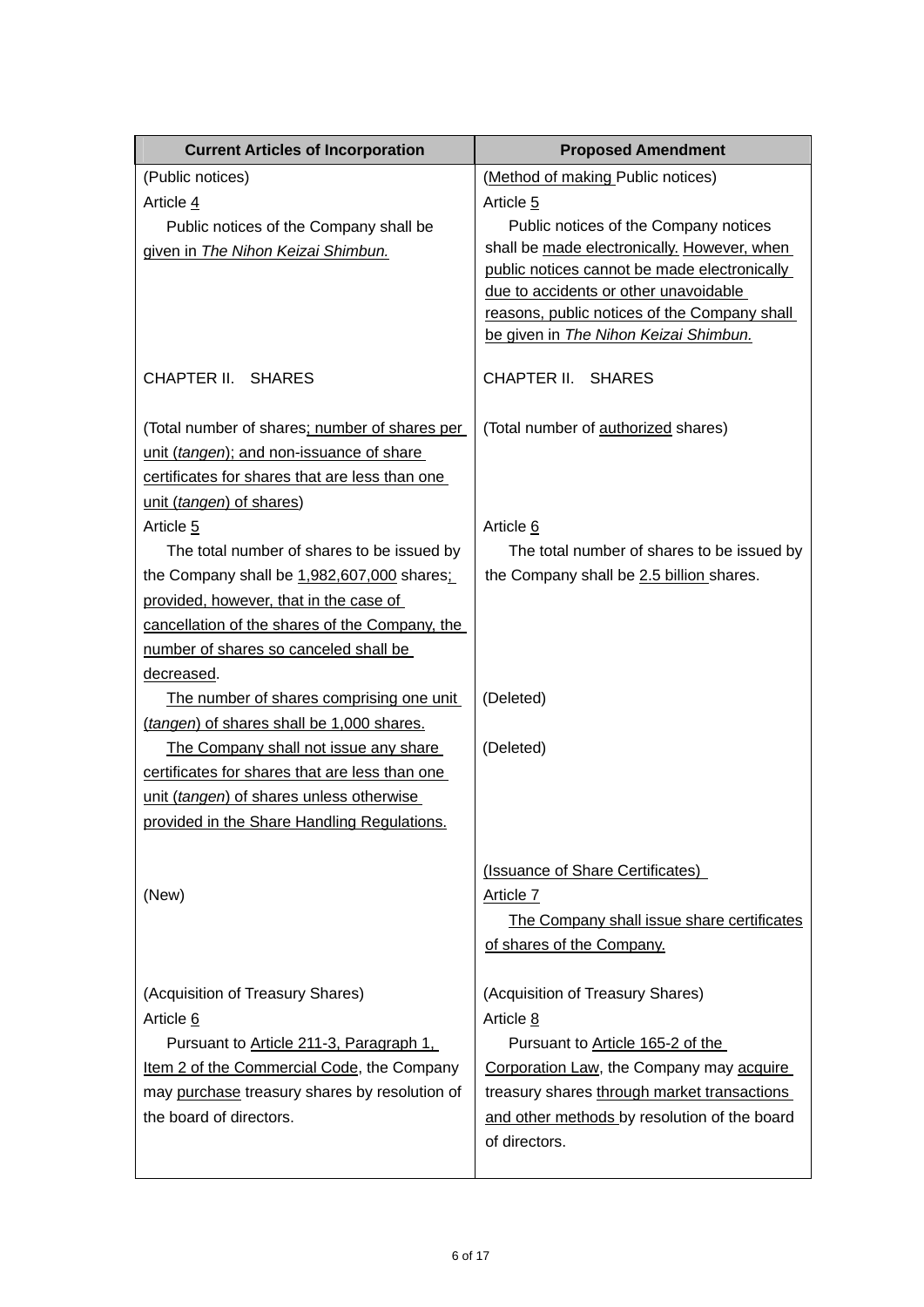| <b>Current Articles of Incorporation</b>        | <b>Proposed Amendment</b>                       |
|-------------------------------------------------|-------------------------------------------------|
|                                                 | (Number of Shares in a Unit (Tangen) of         |
|                                                 | Shares and non-issuance of Share                |
|                                                 | Certificates)                                   |
| (New)                                           | Article 9                                       |
|                                                 | The number of shares comprising one unit        |
|                                                 | (tangen) of shares shall be 1,000.              |
|                                                 | (2) Notwithstanding Article 7 herein, the       |
|                                                 | Company shall not issue any share certificates  |
|                                                 | for shares that are less than one unit (tangen) |
|                                                 | of shares unless otherwise provided in the      |
|                                                 | <b>Share Handling Regulations.</b>              |
| (Additional Purchase of Shares less than one    | (Request for sale of Shares amounting to less   |
| Unit of Shares (Tangen))                        | than one Unit of Shares (Tangen))               |
| Article 7                                       | Article 10                                      |
| Shareholders (including the beneficial          | Shareholders (including the beneficial          |
| owners, hereinafter the same) who own shares    | owners, hereinafter the same) may request       |
| less than a unit (tangen) of shares may request | the Company to sell shares to them which will   |
| the Company to sell shares which will result in | result in their holding one unit together with  |
| one unit together with the shares less than a   | the shares less than a unit (tangen) already    |
| unit (tangen) already held by such              | held by such shareholders pursuant to the       |
| shareholders pursuant to the Share Handling     | Share Handling Regulations.                     |
| Regulations.                                    |                                                 |
| (Denominations of share certificates)           |                                                 |
| Article 8                                       | (Deleted)                                       |
| The denominations of share certificates         |                                                 |
| shall be as determined under the Share          |                                                 |
| Handling Regulations to be established by the   |                                                 |
| Board of Directors.                             |                                                 |
| (Handling of shares)                            |                                                 |
| Article 9                                       | (Deleted)                                       |
| <b>Except as provided for by laws or</b>        |                                                 |
| ordinances or by these Articles of              |                                                 |
| Incorporation, the handling of registration of  |                                                 |
| transfer of shares, purchase and additional     |                                                 |
| purchase of shares of less than a unit (tangen) |                                                 |
| and other matters relating to shares shall be   |                                                 |
| governed by the Share Handling Regulations      |                                                 |
| to be established by the Board of Directors.    |                                                 |
|                                                 |                                                 |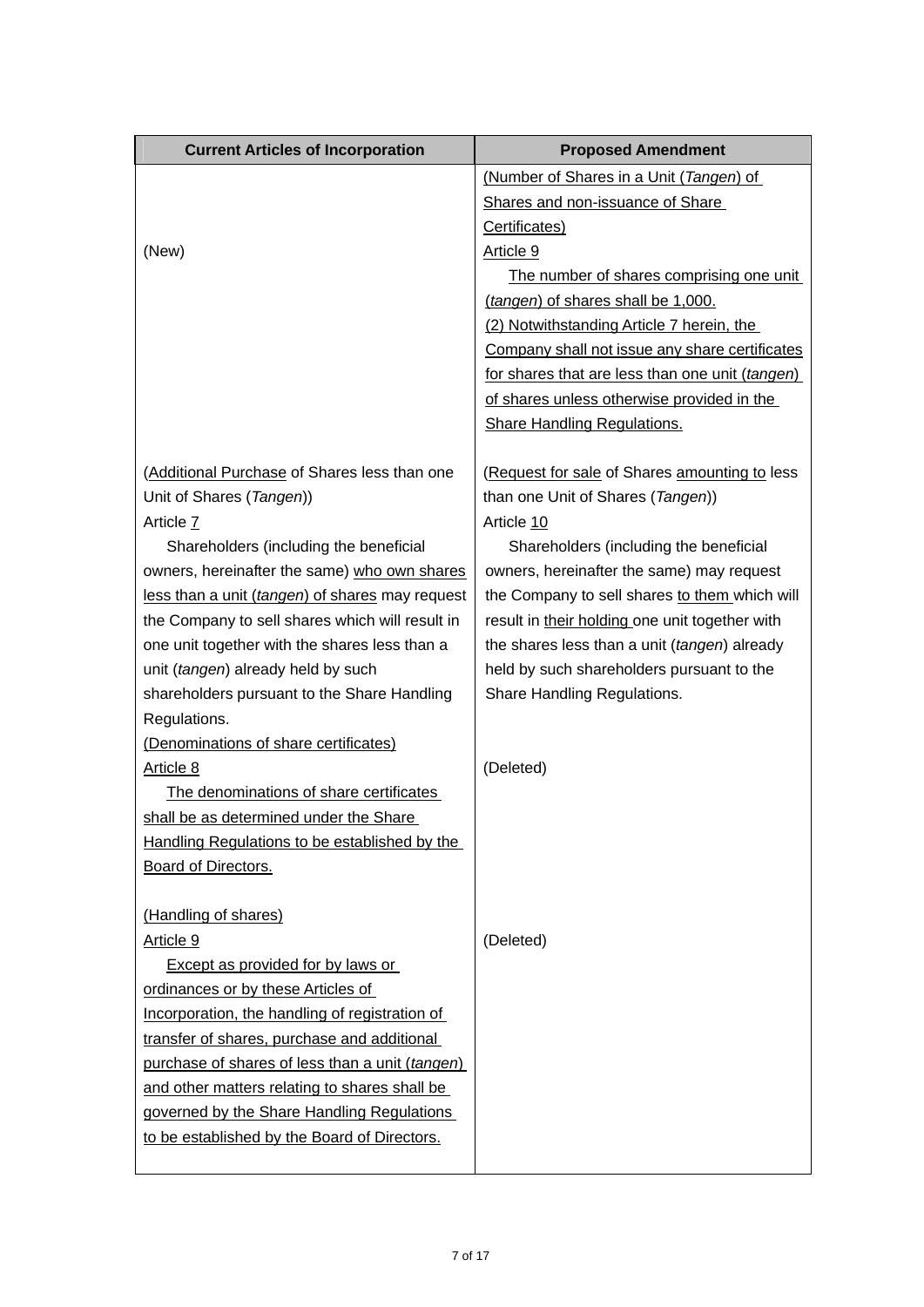| <b>Current Articles of Incorporation</b>          | <b>Proposed Amendment</b>                        |
|---------------------------------------------------|--------------------------------------------------|
| (Record date)                                     |                                                  |
| Article 10                                        | (Deleted)                                        |
| The Company shall deem shareholders               |                                                  |
| (including the beneficial owners, hereinafter the |                                                  |
| same) entitled to vote, registered or recorded    |                                                  |
| on the shareholders' register as of the end of    |                                                  |
| each business term, as being entitled to          |                                                  |
| exercise their voting rights at the ordinary      |                                                  |
| general meeting of shareholders.                  |                                                  |
| In addition to the preceding paragraph, the       |                                                  |
| Company, when necessary and upon prior            |                                                  |
| public notice by a resolution of the Board of     |                                                  |
| Directors, may deem shareholders or               |                                                  |
| registered pledgees, registered or recorded on    |                                                  |
| the shareholders' register as of such date as     |                                                  |
| may be determined as being entitled to            |                                                  |
| exercise their rights.                            |                                                  |
|                                                   |                                                  |
| (Transfer agent)                                  | (Shareholders' Register Manager)                 |
| Article 11                                        | Article 11                                       |
| The Company shall have a transfer agent           | The Company shall have a Shareholders'           |
| with respect to its shares.                       | Register Manager.                                |
| Transfer agent and location of its handling       | (2) Shareholders' Register Manager and           |
| office shall be determined by a resolution of the | location of its handling office shall be         |
| Board of Directors, and public notice thereof     | determined by a resolution of the Board of       |
| shall be made.                                    | Directors, and public notice thereof shall be    |
|                                                   | made.                                            |
| The Company's shareholders' register and          | (3) Preparation of and maintenance of the        |
| the register of lost share certificates shall be  | Company's shareholders' register (including      |
| maintained at the handling office of the transfer | beneficial shareholders' register, hereinafter   |
| agent, and registration of transfer of shares,    | the same) and the register of lost share         |
| purchase and additional purchase of shares of     | certificates, and the original register of share |
| less than a unit (tangen) and other matters       | warrants and other affairs relating to the       |
| relating to shares shall be handled by the        | shareholders' register, register of the lost     |
| transfer agent but not by the Company.            | share certificates and the original register of  |
|                                                   | share warrants shall be consigned to the         |
|                                                   | Shareholders' Register Manager and not be        |
|                                                   | performed by the Company.                        |
|                                                   |                                                  |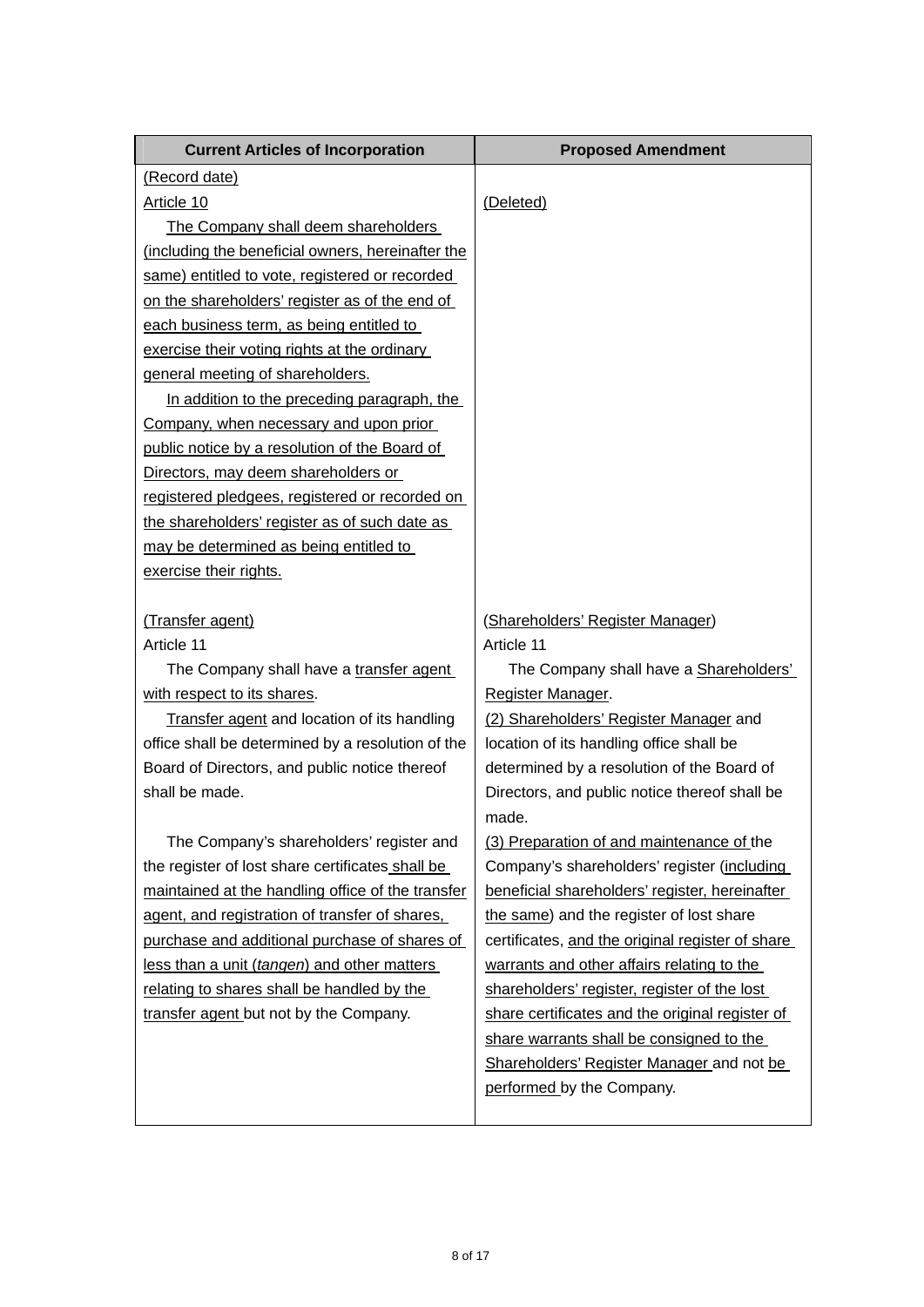| (New)                                                                         | (Share Handling Regulations)                                                              |
|-------------------------------------------------------------------------------|-------------------------------------------------------------------------------------------|
|                                                                               | Article 12                                                                                |
|                                                                               | Handling and fees concerning shares of                                                    |
|                                                                               | the Company shall be governed by the Share                                                |
|                                                                               | Handling Regulations determined by the                                                    |
|                                                                               | board of directors, except as provided by laws                                            |
|                                                                               | and regulations or these Articles of                                                      |
|                                                                               | Incorporation.                                                                            |
| CHAPTER III. GENERAL MEETING OF                                               | CHAPTER III. GENERAL MEETING OF                                                           |
| <b>SHAREHOLDERS</b>                                                           | <b>SHAREHOLDERS</b>                                                                       |
|                                                                               |                                                                                           |
| (General meeting of shareholders)                                             | (General meeting of shareholders)                                                         |
| Article 12                                                                    | Article 13                                                                                |
| The ordinary general meeting of                                               | The ordinary general meeting of                                                           |
| shareholders of the Company shall be                                          | shareholders of the Company shall be                                                      |
| convened in June of each year.                                                | convened in June of each year.                                                            |
| In addition to the preceding paragraph, an                                    | (2) In addition to the preceding paragraph, an                                            |
| extraordinary general meeting of shareholders                                 | extraordinary general meeting of shareholders                                             |
| shall be convened whenever necessary.                                         | shall be convened whenever necessary.                                                     |
|                                                                               | (Record date of the Ordinary General Meeting                                              |
|                                                                               | of Shareholders)                                                                          |
| (New)                                                                         | Article 14                                                                                |
|                                                                               | The record date of the voting rights at an                                                |
|                                                                               | ordinary general meeting of shareholders shall                                            |
|                                                                               | be March 31 of each year.                                                                 |
|                                                                               |                                                                                           |
| (Chairmanship of general meeting of                                           | (Chairmanship of general meeting of                                                       |
| shareholders)                                                                 | shareholders)                                                                             |
| Article 13                                                                    | Article 15                                                                                |
| The President shall act as chairman of the                                    | The President shall act as chairman of the                                                |
| general meeting of shareholders.                                              | general meeting of shareholders.                                                          |
| If the President is unable to so act, then one                                | (2) If the President is unable to so act, then                                            |
| of the other Directors shall act as chairman in                               | one of the other Directors shall act as                                                   |
| the order previously determined by a resolution<br>of the Board of Directors. | chairman in the order previously determined<br>by a resolution of the Board of Directors. |
|                                                                               |                                                                                           |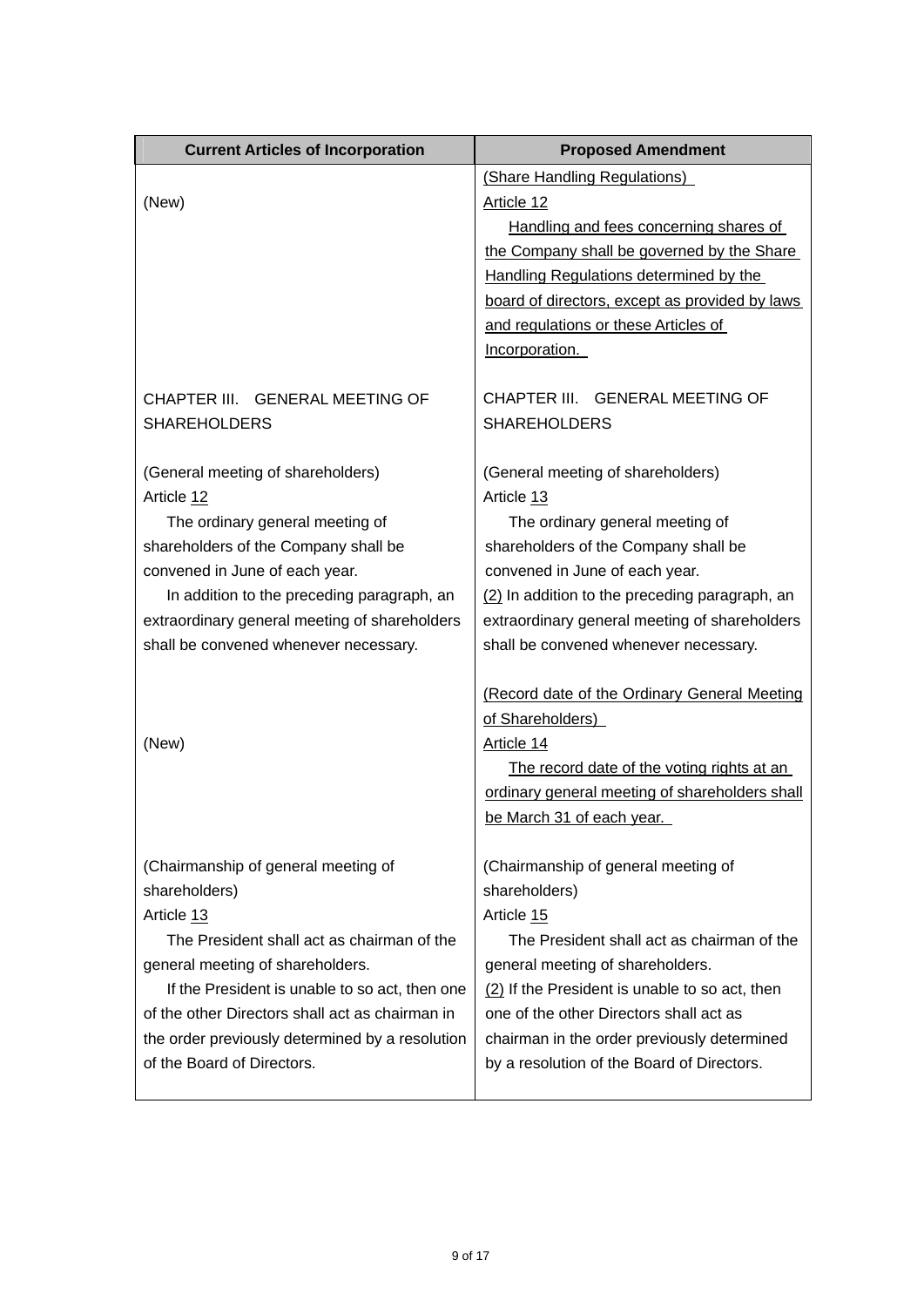| <b>Current Articles of Incorporation</b>            | <b>Proposed Amendment</b>                        |
|-----------------------------------------------------|--------------------------------------------------|
|                                                     | (Internet Disclosure and Deemed Provision of     |
|                                                     | Materials concerning General Meeting of          |
|                                                     | Shareholders)                                    |
| (New)                                               | Article 16                                       |
|                                                     | The Company may disclose information to          |
|                                                     | be indicated or represented in reference         |
|                                                     | materials for a general meeting of               |
|                                                     | shareholders, business reports, financial        |
|                                                     | documents and consolidated financial             |
|                                                     | documents through the internet in accordance     |
|                                                     | with the ordinance of the Ministry of Justice    |
|                                                     | and this shall be deemed as provision to the     |
|                                                     | shareholders.                                    |
|                                                     |                                                  |
| (Method of adopting resolutions)                    | (Method of adopting resolutions)                 |
| Article 14                                          | Article 17                                       |
| Resolutions of a general meeting of                 | Resolutions of a general meeting of              |
| shareholders shall be adopted by a majority of      | shareholders shall be adopted by a majority of   |
| the votes of the shareholders present;              | the votes of the shareholders present who are    |
| provided, however, that if the provisions of        | able to exercise their voting rights, unless     |
| laws, ordinances or this Articles of                | provided otherwise by laws and regulations or    |
| Incorporation provide otherwise, such               | these Articles of Incorporation.                 |
| provisions shall govern.                            |                                                  |
| Resolution of a shareholders' meeting               | (2) Resolution under Article 309, Paragraph 2    |
| under Article 343 of the Commercial Code            | of the Corporation Law requires the presence     |
| requires the presence of shareholders whose         | of shareholders whose voting rights are in total |
| voting rights are in total one-third or more of the | one-third or more of the voting rights of all    |
| voting rights of all shareholders of the            | shareholders of the Company who are able to      |
| Company and approval of shareholders whose          | exercise their voting rights and approval of     |
| voting rights are two-thirds or more of such        | shareholders whose voting rights are             |
| voting rights.                                      | two-thirds or more of such voting rights.        |
|                                                     |                                                  |
| (Attendance by proxy)                               | (Attendance by proxy)                            |
| Article 15                                          | Article 18                                       |
| If a shareholder exercises the voting rights        | A shareholder may exercise its voting rights     |
| by delegating the power to a proxy, such proxy      | through one proxy who is a shareholder of the    |
| shall be a shareholder of the Company who is        | Company and is entitled to vote.                 |
| entitled to vote.                                   |                                                  |
| The proxy mentioned in the preceding                | (2) The proxy mentioned in the preceding         |
| paragraph shall present a power of attorney to      | paragraph shall submit a document certifying     |
| the Company.                                        | its attorneyship to the Company for each         |
|                                                     | general meeting of shareholders.                 |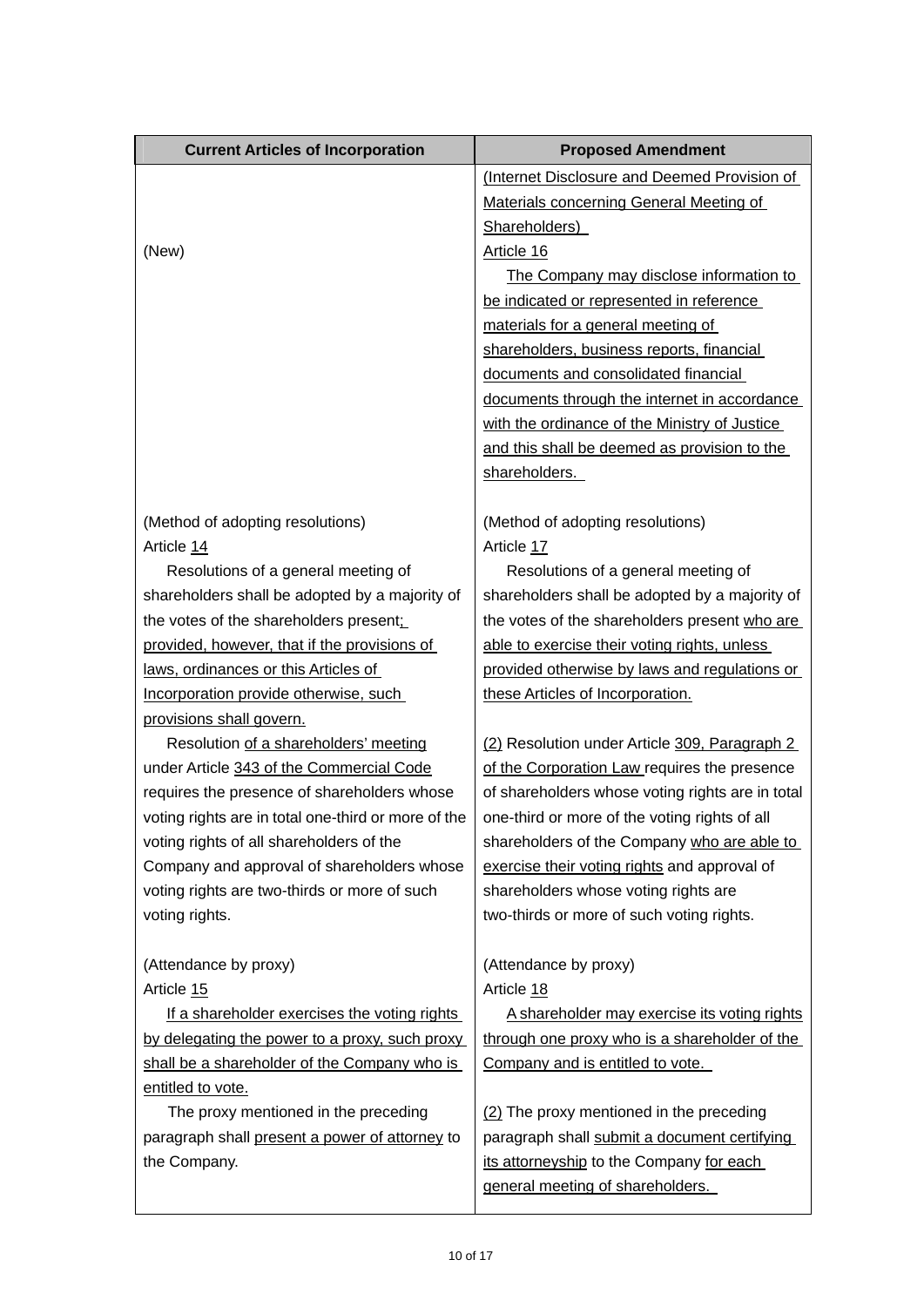| <b>Current Articles of Incorporation</b>         | <b>Proposed Amendment</b>                       |
|--------------------------------------------------|-------------------------------------------------|
| (Minutes of general meeting of shareholders)     |                                                 |
| Article 16                                       | (Deleted)                                       |
| Minutes shall be prepared of the                 |                                                 |
| proceedings at a general meeting of              |                                                 |
| shareholders and such minutes shall be kept      |                                                 |
| on file after the chairman and the Directors     |                                                 |
| present have affixed their names and seals or    |                                                 |
| electronically signature thereto.                |                                                 |
| CHAPTER IV.<br>DIRECTORS AND BOARD OF            | CHAPTER IV. DIRECTORS AND BOARD OF              |
| <b>DIRECTORS</b>                                 | <b>DIRECTORS</b>                                |
| (Number of Directors)                            | (Number of Directors)                           |
| Article 17                                       | Article 19                                      |
| The Company shall not have more than             | The Company shall not have more than            |
| thirty-five (35) Directors.                      | thirty-five (35) Directors.                     |
| (Election of Directors)                          | (Method of Election of Directors)               |
| Article 18                                       | Article 20                                      |
| Directors shall be elected at a general          | Directors shall be elected by a resolution of   |
| meeting of shareholders.                         | a general meeting of shareholders.              |
| The presence of holders of the shares            | (2) The presence of holders of the shares       |
| representing one-third or more of the number     | representing one-third or more of the number    |
| of voting rights of all the shareholders of the  | of voting rights of all the shareholders of the |
| Company and approval of majority of such         | Company who are able to exercise their voting   |
| voting rights shall be required for the election | rights and approval of majority of such voting  |
| mentioned in the preceding paragraph.            | rights shall be required for the election       |
|                                                  | mentioned in the preceding paragraph.           |
| The election of Directors shall not be made      | (3) The election of Directors shall not be made |
| by cumulative voting.                            | by cumulative voting.                           |
| (Representative Directors and Directors with     | (Representative Directors and Directors with    |
| specific titles)                                 | specific titles)                                |
| Article 19                                       | Article 21                                      |
| The Board of Directors shall, by resolution,     | The Board of Directors shall, by resolution,    |
| select Representative Directors.                 | appoint Representative Directors.               |
| The Board of Directors may, by resolution,       | (2) The Board of Directors may, by resolution,  |
| select a Chairman, a President, and several      | appoint a Chairman, a President, and several    |
| Corporate Senior Executive Vice Presidents,      | Corporate Senior Executive Vice Presidents,     |
| Corporate Senior Executive Directors and         | Corporate Senior Executive Directors and        |
| Corporate Executive Directors.                   | Corporate Executive Directors.                  |
|                                                  |                                                 |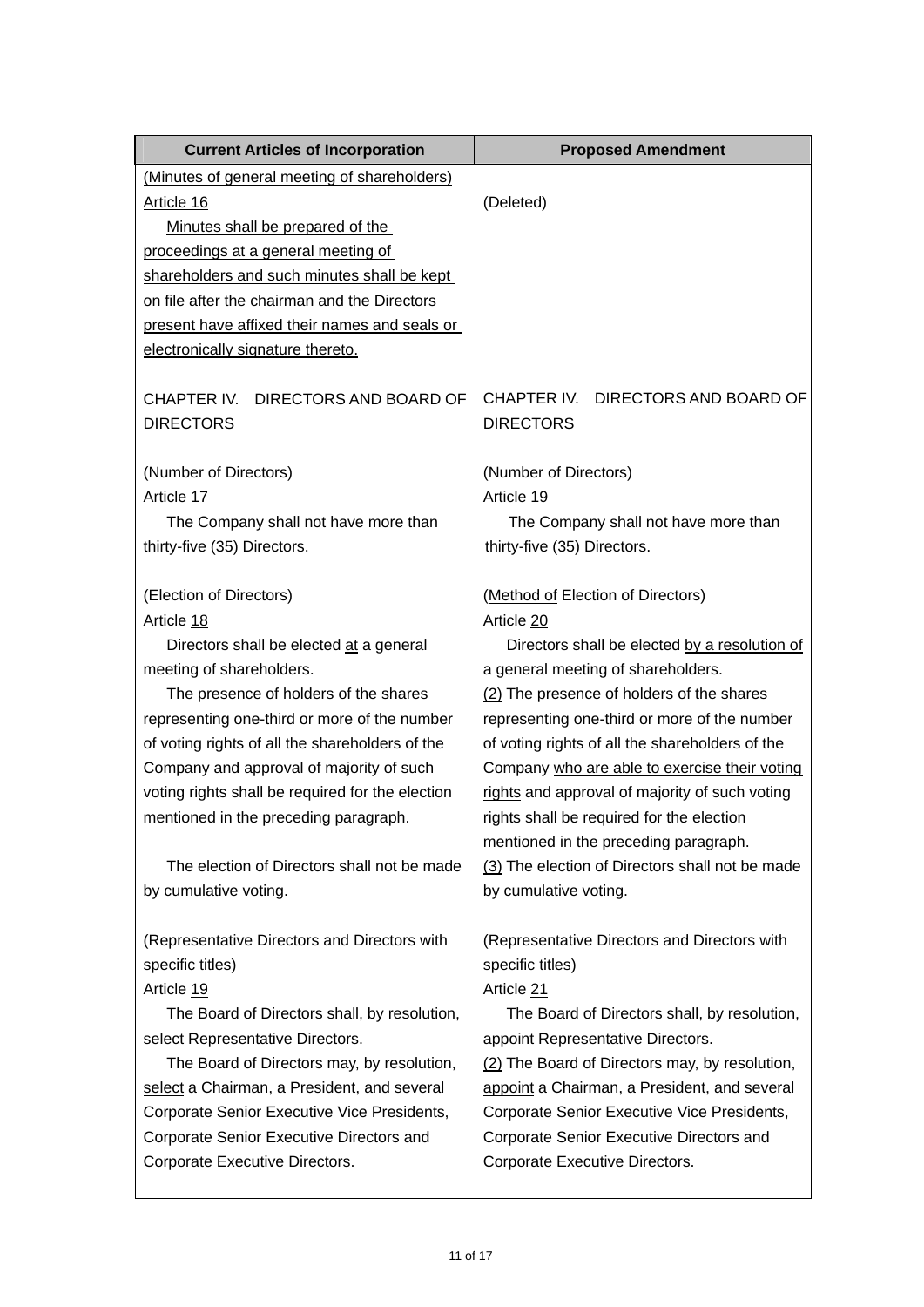| <b>Proposed Amendment</b>                           |
|-----------------------------------------------------|
| (Term of office of Directors)                       |
| Article 22                                          |
| The term of office of Directors shall be up         |
| to the close of the ordinary general meeting of     |
| shareholders concerning the most recent             |
| business term ending within one year after          |
| their appointment.                                  |
| (2) The term of office of a Director elected due    |
| to an increase in the number of Directors or to     |
| fill a vacancy shall be up to the time when the     |
| term of office of the other Directors expires.      |
| (Notice of convening a meeting of Board of          |
| Directors)                                          |
| Article 23                                          |
| To convene a meeting of the Board of                |
| Directors, notice shall be dispatched to each       |
| Director and Corporate Auditor three (3) days       |
| or more prior to the date of the meeting;           |
| provided, however, that such period of notice       |
| may be shortened in case of urgency.                |
| (2) If all directors and corporate auditors         |
| approve, a meeting of the board of directors        |
| may be convened without following the               |
| procedure for convocation.                          |
|                                                     |
| (Method of Resolution by the Board of<br>Directors) |
| Article 24                                          |
| Resolution by the Board of Directors shall          |
| be made in the presence of a majority of the        |
| directors who can participate in voting and the     |
| approval of a majority of such present directors    |
| shall be required.                                  |
|                                                     |
|                                                     |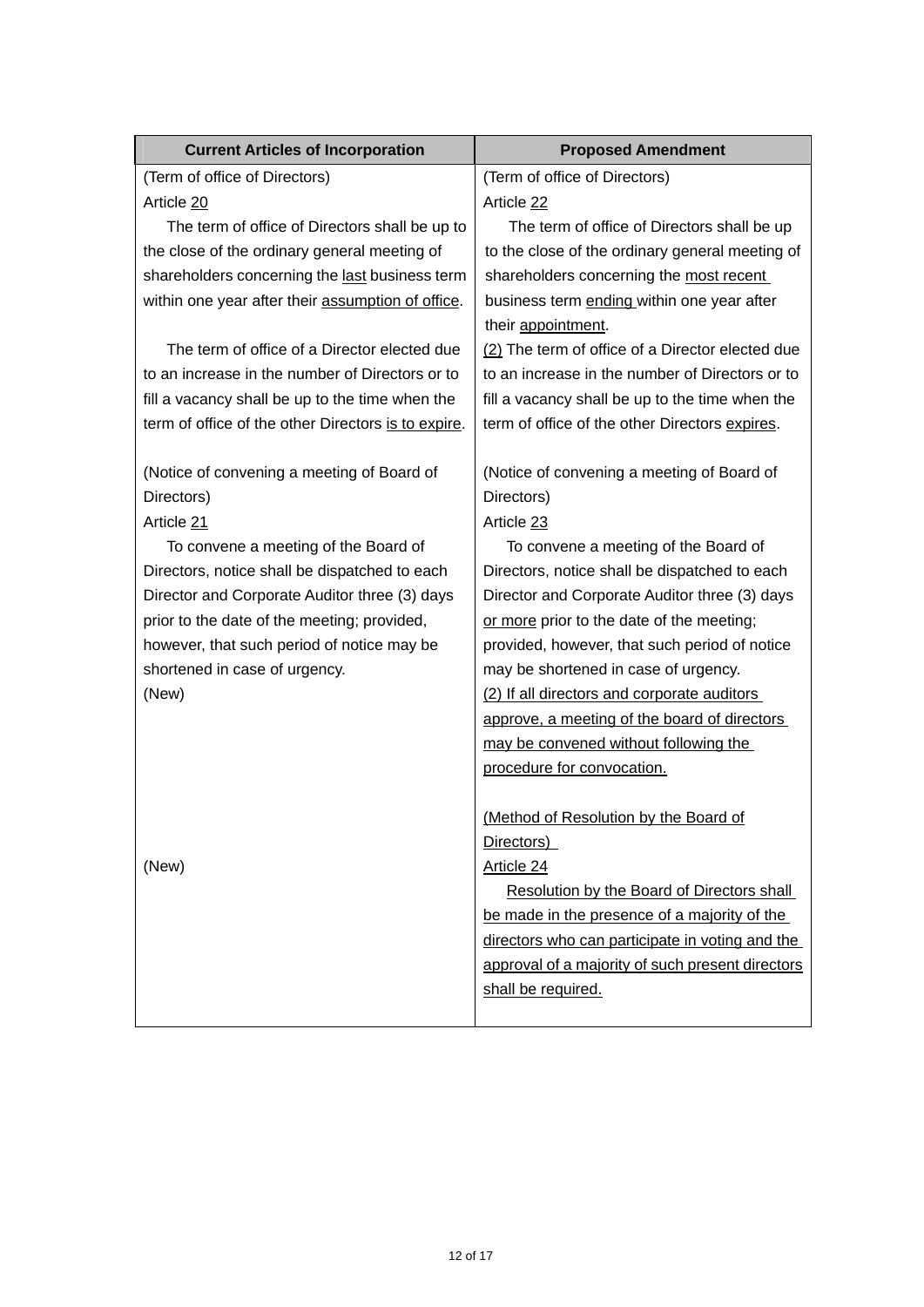| <b>Current Articles of Incorporation</b>                 | <b>Proposed Amendment</b>                        |
|----------------------------------------------------------|--------------------------------------------------|
|                                                          | (2) If all of the directors who are allowed to   |
|                                                          | participate in voting indicate their approval of |
|                                                          | the resolution in writing or by electromagnetic  |
|                                                          | record, it shall be deemed that the Board of     |
|                                                          | Directors approved passage of such               |
|                                                          | resolution; provided, however, that if a         |
|                                                          | corporate auditor objects to the resolution, the |
|                                                          | foregoing shall not apply.                       |
| (Remuneration and retirement allowance for<br>Directors) | (Remuneration, etc. for Directors)               |
| Article 22                                               | Article 25                                       |
| Remuneration and retirement allowance for                | Remuneration, bonus and other property           |
| Directors shall be determined at a general               | benefits received from the Company as            |
| meeting of shareholders.                                 | compensation for performance of duties           |
|                                                          | ("Remuneration, etc.") shall be determined by    |
|                                                          | resolution at a general meeting of               |
|                                                          | shareholders.                                    |
| (Regulations of Board of Directors)                      | (Regulations of Board of Directors)              |
| Article 23                                               | Article 26                                       |
| Matters concerning the Board of Directors                | Matters concerning the Board of Directors        |
| shall be dealt with in compliance with the rules         | shall be dealt with in compliance with the rules |
| determined by the Board of Directors, unless             | determined by the Board of Directors, unless     |
| otherwise provided for by laws or ordinances or          | otherwise provided for by laws or ordinances     |
| by these Articles of Incorporation.                      | or by these Articles of Incorporation.           |
| CHAPTER V. CORPORATE AUDITORS                            | CHAPTER V. CORPORATE AUDITORS                    |
| AND BOARD OF AUDITORS                                    | AND BOARD OF AUDITORS                            |
|                                                          |                                                  |
| (Number of Corporate Auditors)                           | (Number of Corporate Auditors)                   |
| Article 24                                               | Article 27                                       |
| The Company shall have no more than                      | The Company shall have no more than              |
| five (5) Corporate Auditors.                             | five (5) Corporate Auditors.                     |
| (Election of Corporate Auditors)                         | (Method of Election of Corporate Auditors)       |
| Article 25                                               | Article 28                                       |
| Corporate Auditors shall be elected at a                 | Corporate Auditors shall be elected by           |
| general meeting of shareholders.                         | resolution of the general meeting of             |
|                                                          | shareholders.                                    |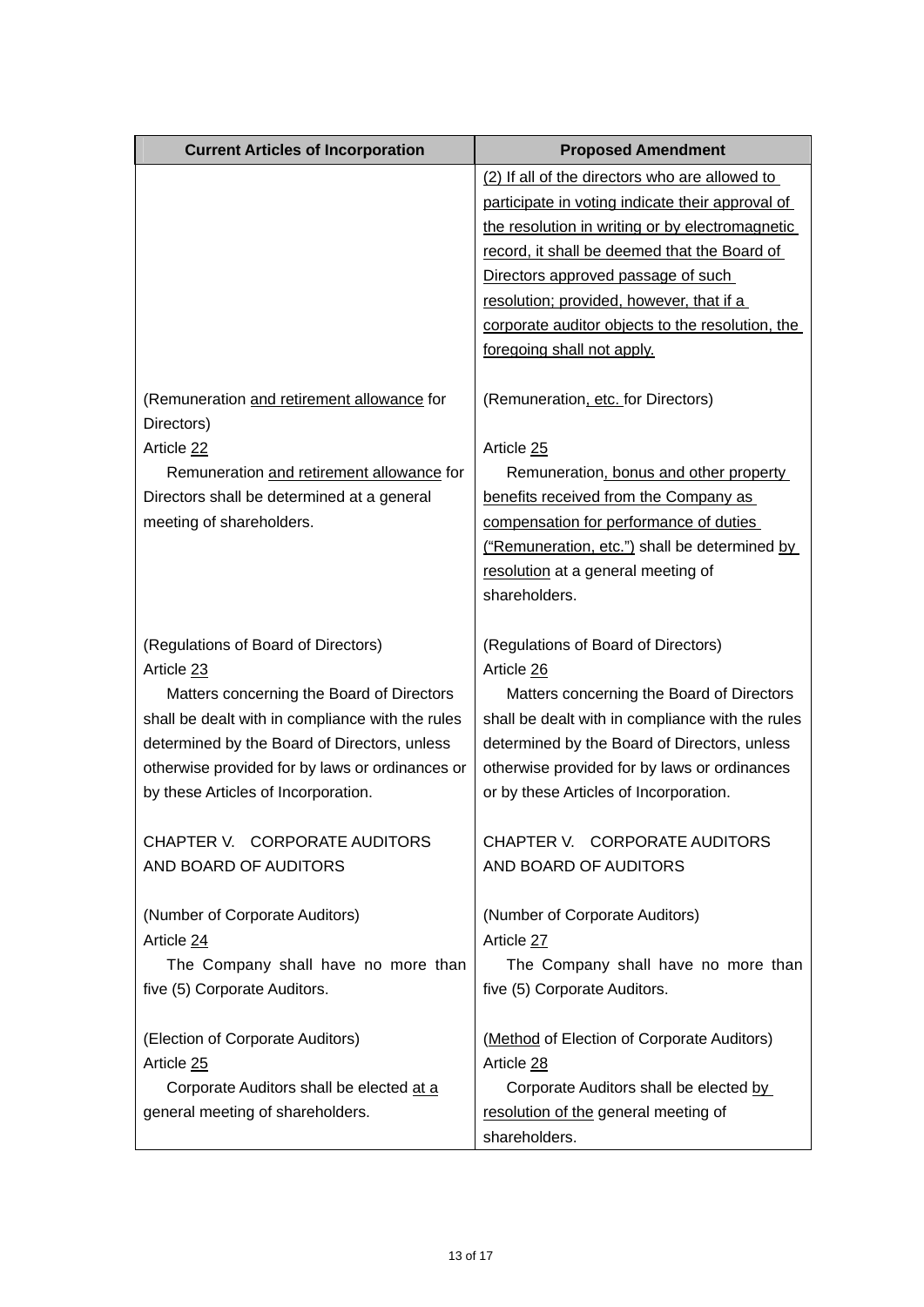| <b>Current Articles of Incorporation</b>                                                                                                                                                                                                                                                                                                                                                                                                                                                                                                                                                                                                                                                                                                        | <b>Proposed Amendment</b>                                                                                                                                                                                                                                                                                                                                                                                                                                                                                                                                                                                                                                                                                                                                                                                                                                                                |
|-------------------------------------------------------------------------------------------------------------------------------------------------------------------------------------------------------------------------------------------------------------------------------------------------------------------------------------------------------------------------------------------------------------------------------------------------------------------------------------------------------------------------------------------------------------------------------------------------------------------------------------------------------------------------------------------------------------------------------------------------|------------------------------------------------------------------------------------------------------------------------------------------------------------------------------------------------------------------------------------------------------------------------------------------------------------------------------------------------------------------------------------------------------------------------------------------------------------------------------------------------------------------------------------------------------------------------------------------------------------------------------------------------------------------------------------------------------------------------------------------------------------------------------------------------------------------------------------------------------------------------------------------|
| The presence of holders of the shares<br>representing one-third or more of the voting<br>rights of all the shareholders of the Company<br>and approval of majority of such voting rights<br>shall be required for the election mentioned in<br>the preceding paragraph.<br>(Term of office of Corporate Auditors)<br>Article 26<br>The term of office of Corporate Auditors<br>shall be up to the close of the ordinary general<br>meeting of shareholders concerning the last<br>business term within four years after their<br>assumption of office.<br>The term of office of a Corporate Auditor<br>elected to fill a vacancy shall be up to the time<br>when the term of office of the retiring Corporate<br>Auditor is to expire.<br>(New) | (2) The presence of holders of the shares<br>representing one-third or more of the voting<br>rights of all the shareholders of the Company<br>who are able to exercise their voting rights and<br>approval of a majority of such voting rights<br>shall be required for the election mentioned in<br>the preceding paragraph.<br>(Term of office of Corporate Auditors)<br>Article 29<br>The term of office of Corporate Auditors<br>shall be up to the close of the ordinary general<br>meeting of shareholders concerning the most<br>recent business term ending within four years<br>after their appointment.<br>(2) The term of office of a Corporate Auditor<br>elected to fill a vacancy shall be up to the time<br>when the term of office of the retiring<br>Corporate Auditor expires.<br>(Full-time Corporate Auditor)<br>Article 30<br>The Board of Corporate Auditors shall |
| (Notice of convening a meeting of Board of<br>Auditors)<br>Article 27<br>To convene a meeting of the Board of<br>Auditors, notice shall be dispatched to each<br>Corporate Auditor three (3) days prior to the<br>date of the meeting; provided, however, that<br>such period of notice may be shortened in case<br>of urgency.<br>(New)                                                                                                                                                                                                                                                                                                                                                                                                        | appoint Full-time Corporate Auditor(s) by its<br>resolution.<br>(Notice of convening a meeting of Board of<br>Auditors)<br>Article 31<br>To convene a meeting of the Board of<br>Auditors, notice shall be dispatched to each<br>Corporate Auditor three (3) days or more prior<br>to the date of the meeting; provided, however,<br>that such period of notice may be shortened in<br>case of urgency.<br>(2) If all corporate auditors agree, a meeting of<br>the board of corporate auditors may be<br>convened without following the procedures for<br>convocation.                                                                                                                                                                                                                                                                                                                  |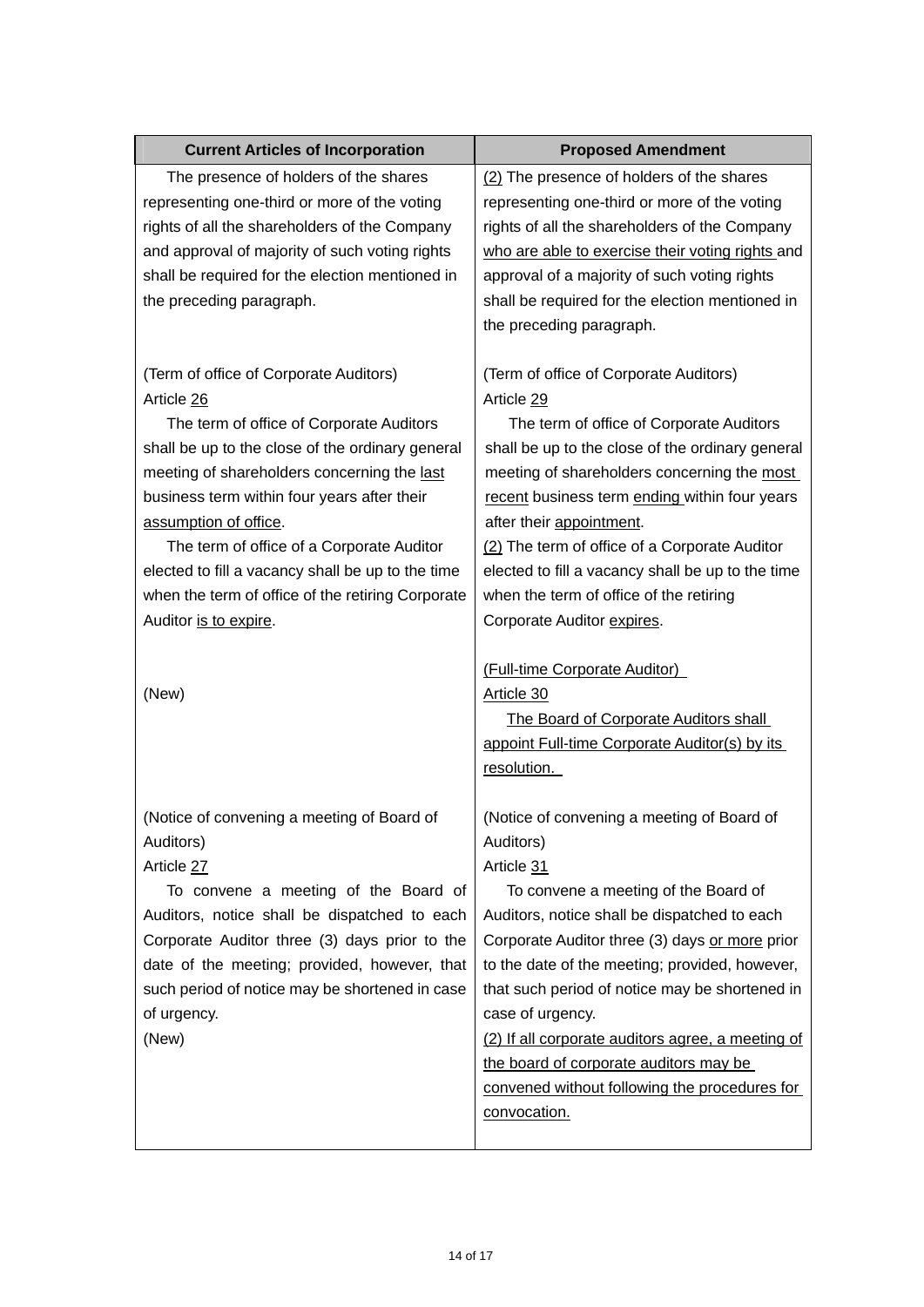| <b>Current Articles of Incorporation</b>         | <b>Proposed Amendment</b>                        |
|--------------------------------------------------|--------------------------------------------------|
|                                                  | (Method of Resolution by the Board of            |
|                                                  | Auditors)                                        |
| (New)                                            | Article 32                                       |
|                                                  | <b>Resolution by the Board of Corporate</b>      |
|                                                  | Auditors shall be made by approval of a          |
|                                                  | majority of Corporate Auditors.                  |
|                                                  |                                                  |
| (Remuneration and retirement allowance for       | (Remuneration, etc. for Corporate Auditors)      |
| Corporate Auditors)                              |                                                  |
| Article 28                                       | Article 33                                       |
| Remuneration and retirement allowance for        | Remuneration, etc. of Corporate Auditors         |
| Corporate Auditors shall be determined at a      | shall be determined by resolution at a general   |
| general meeting of shareholders.                 | meeting of shareholders.                         |
| (Regulations of Board of Auditors)               | (Regulations of Board of Auditors)               |
| Article 29                                       | Article 34                                       |
| Matters concerning the Board of Auditors         | Matters concerning the Board of Auditors         |
| shall be dealt with in compliance with the rules | shall be dealt with in compliance with the rules |
| determined by the Board of Auditors, unless      | determined by the Board of Auditors, unless      |
| otherwise provided for by laws or ordinances or  | otherwise provided for by laws or ordinances     |
| by these Articles of Incorporation.              | or by these Articles of Incorporation.           |
|                                                  |                                                  |
|                                                  | (Limited Liability Agreement with Outside        |
|                                                  | <b>Corporate Auditors</b> )                      |
| (New)                                            | Article 35                                       |
|                                                  | The Company may, pursuant to Article 427,        |
|                                                  | Paragraph 1 of the Corporation Law, enter into   |
|                                                  | an agreement with Outside Corporate Auditors     |
|                                                  | which limits the liability for damages of the    |
|                                                  | Company caused by non-performance of their       |
|                                                  | duties. However, the limited amount of           |
|                                                  | liability based on such agreement shall be       |
|                                                  | prescribed by applicable laws and regulations.   |
|                                                  |                                                  |
| (New)                                            | CHAPTER VI. ACCOUNTING AUDITORS                  |
|                                                  | (Method of Election of Accounting Auditors)      |
| (New)                                            | Article 36                                       |
|                                                  | Accounting Auditor(s) shall be elected by        |
|                                                  | resolution of the general meeting of             |
|                                                  | shareholders.                                    |
|                                                  |                                                  |

 $\mathsf{L}$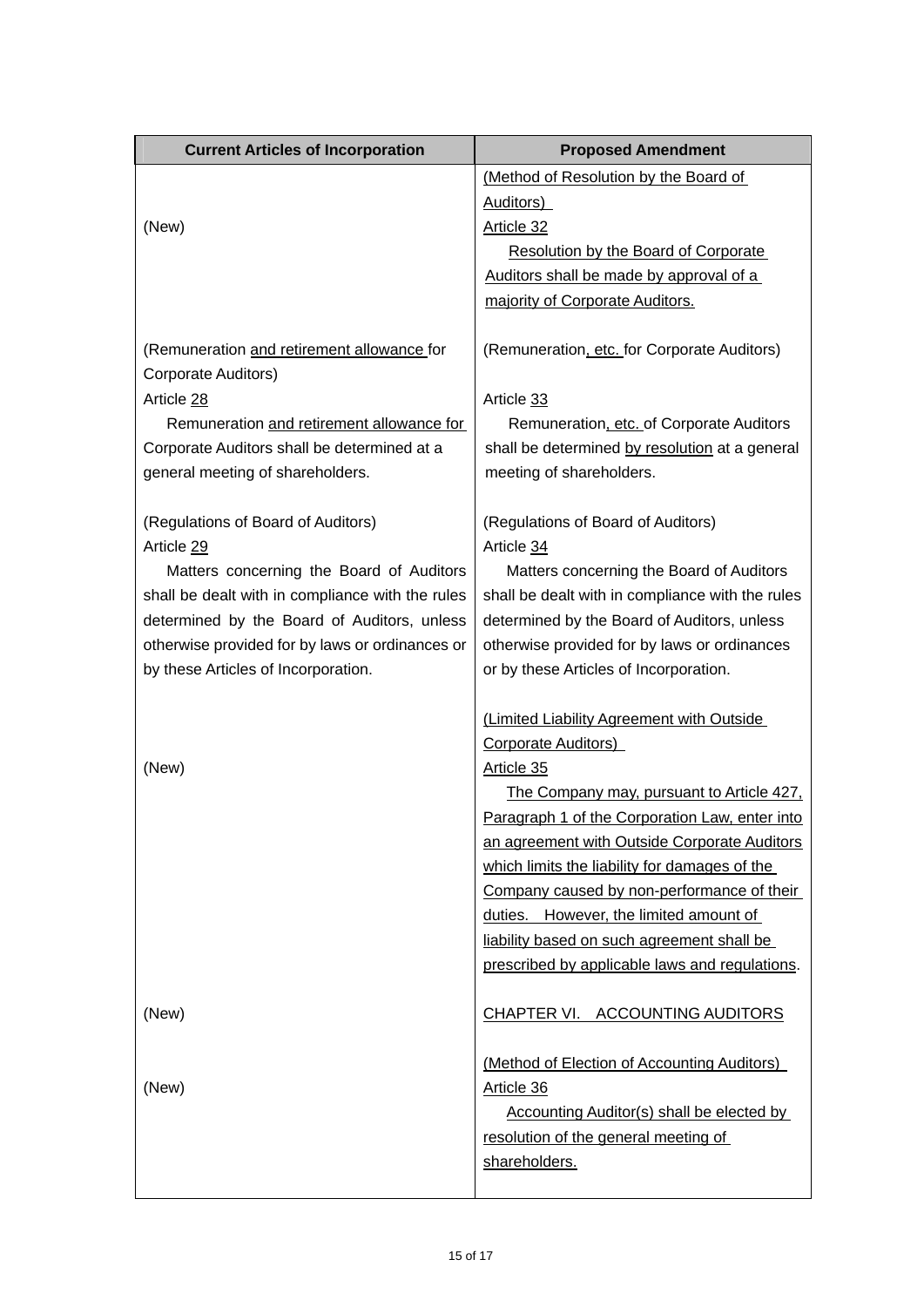| <b>Current Articles of Incorporation</b>           | <b>Proposed Amendment</b>                        |
|----------------------------------------------------|--------------------------------------------------|
|                                                    | (Term of office of Accounting Auditors)          |
| (New)                                              | Article 37                                       |
|                                                    | The term of office of Accounting Auditor(s)      |
|                                                    | shall be up to the close of the ordinary general |
|                                                    | meeting of shareholders concerning the most      |
|                                                    | recent business term ending within one year      |
|                                                    | after their appointment.                         |
|                                                    | (2) Unless resolved otherwise by the ordinary    |
|                                                    | general meeting of shareholders in the           |
|                                                    | preceding paragraph, Accounting Auditor(s)       |
|                                                    | shall be deemed to be re-appointed.              |
|                                                    | (Remuneration, etc. for Accounting Auditors)     |
| (New)                                              | Article 38                                       |
|                                                    | Remuneration, etc. for Accounting                |
|                                                    | Auditor(s) shall be determined by the            |
|                                                    | representative director with approval of the     |
|                                                    | <b>Board of Corporate Auditors.</b>              |
| CHAPTER VI. ACCOUNTS                               | CHAPTER VII. ACCOUNTS                            |
| (Business term and closing of accounts)            | (Business term)                                  |
| Article 30                                         | Article 39                                       |
| The business term of the Company shall be          | The business term of the Company shall be        |
| from April 1 of each year to March 31 of the       | one year, from April 1 of each year to March 31  |
| following year, and accounts shall be closed at    | of the following year.                           |
| the end of each business term.                     |                                                  |
| (Disposition of profits and losses)                |                                                  |
| Article 31                                         | (Deleted)                                        |
| <b>Except as otherwise provided for by laws or</b> |                                                  |
| ordinances, the profit and loss of the Company     |                                                  |
| shall be disposed of by resolutions at a general   |                                                  |
| meeting of shareholders.                           |                                                  |
| (Dividends)                                        | (Distribution of Surplus)                        |
| Article 32                                         | Article 40                                       |
| The dividends of the Company shall be paid         | The distribution of surplus of the Company       |
| to the shareholders or registered pledgees,        | shall be paid to the shareholders or registered  |
| registered or recorded on the shareholders'        | share pledgees, registered or recorded on the    |
| register as of the last day of each business       | shareholders' register as of March 31 of each    |
| <u>term.</u>                                       | <u>year.</u>                                     |